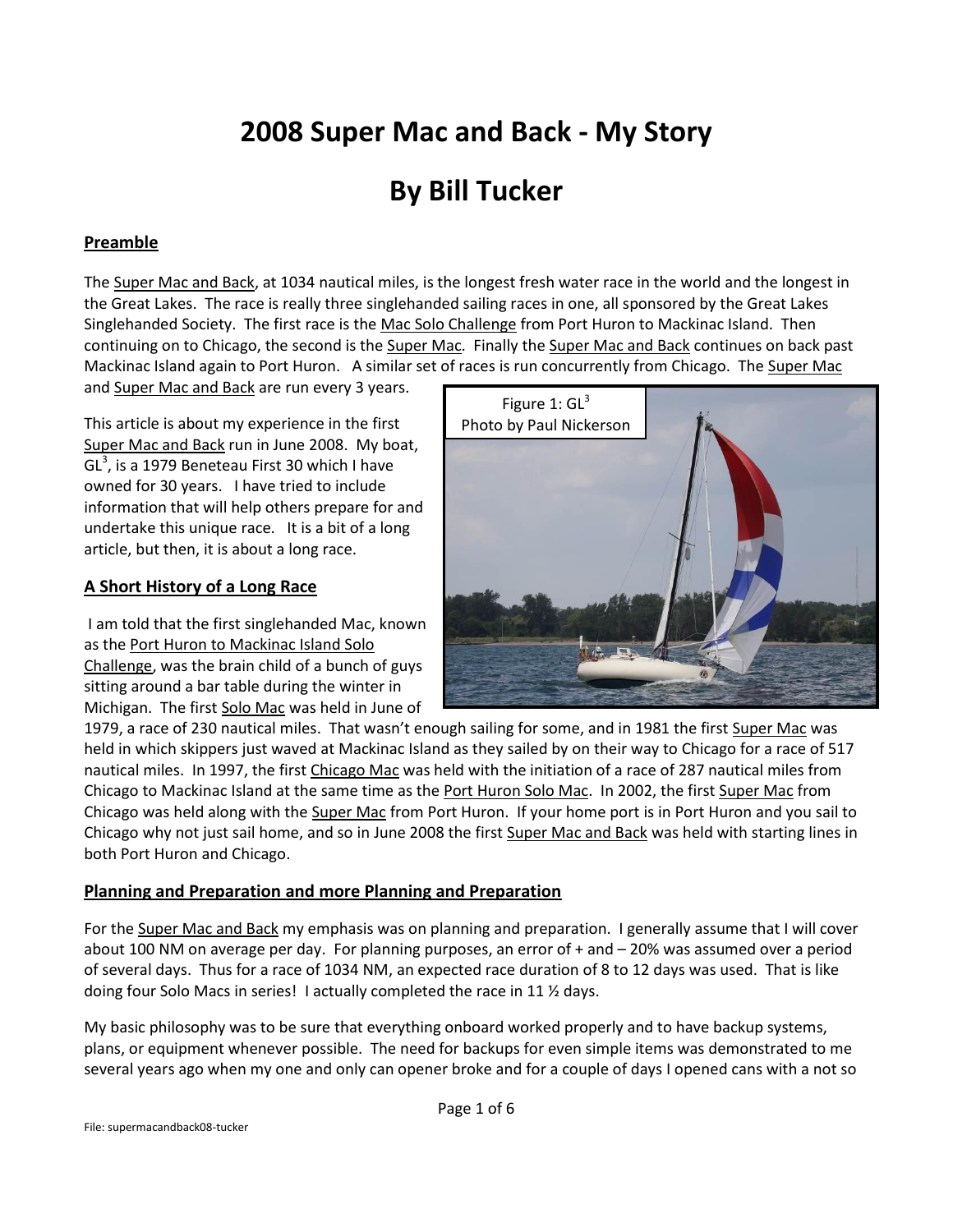safe procedure using a hammer and screwdriver. I now carry two very sturdy can openers! I made up a "To Do List" of things to fix and upgrade and gradually work off the items on the list. The following is a list of things that I considered as part of my planning and preparation:

- **Navigation:** I used a chart plotter as my primary means of navigation. Before the trip, I obtained an updated chart module that covered Lake Michigan and Lake Huron. I also carried chart books for both lakes in case the chart plotter failed and for information on ports of refuge in both lakes should the need arise. I loaded way points for the race course prescribed in the Race Sailing Instructions. I also studied the charts carefully and plotted added way points to allow me to avoid any obstacles along the way.
- **Steering:** I carried three auto pilots. My primary autopilots were two Simrad TP32 tiller pilots. I also have a Plastimo Navik wind vane. These auto pilots were in good working condition and were capable of steering the boat under moderate conditions with a spinnaker up. The rudder gain and course error can be adjusted while these autopilots are in service. I have worked with these settings before to be sure their performance would be optimum.
- **Electric Power**: My goal was to only run the engine once per day to charge the battery. There was no real practical reason for this, except that I really do not like to listen to the engine when I am sailing. To reduce the electrical load, I changed out all possible lights that I would normally use while sailing with LEDs. I changed out my mast head tricolor light, chart table light, and several area lights in the cabin. The mast head light in particular significantly reduced my battery use. For fuel planning, I had planned on running the engine for about 3 hours per day at 2000 rpm. At this speed the 13.5 HP Beta Marine diesel uses about .2 gallons per hour. With a 25 gallon fuel tank, this would give me plenty of fuel including some for an emergency run to port if necessary. During the race engine charging, use averaged about 1.9 hours per day and used about 4.4 gallons of diesel. In practice, I found it more efficient to charge the battery more frequently then every 24 hours. I used a Xentrex Link 20 to monitor my house battery and usually started a charge when the battery was depleted to between 30 and 40%. A second battery was only used to start the engine.
- **Water:** The normal water supply includes a 30 gallon bladder tank and a 4 gallon insulated jug. The jug is filled with ice and provides drinking water only. A pump was installed to pump lake water to the galley sink as shown in Figure 2. I also carried a couple dozen plastic bottles of water. Under normal use this will last about 4 or 5 days. To make the water last, I used lake water whenever possible for washing dishes, washing hands, and making coffee.



 **Holding Tank**: The holding tank was a challenge as it was barely adequate for such a

long trip. No flush water was used unless absolutely necessary. A can of Lysol spray helped make a smelly situation somewhat more bearable.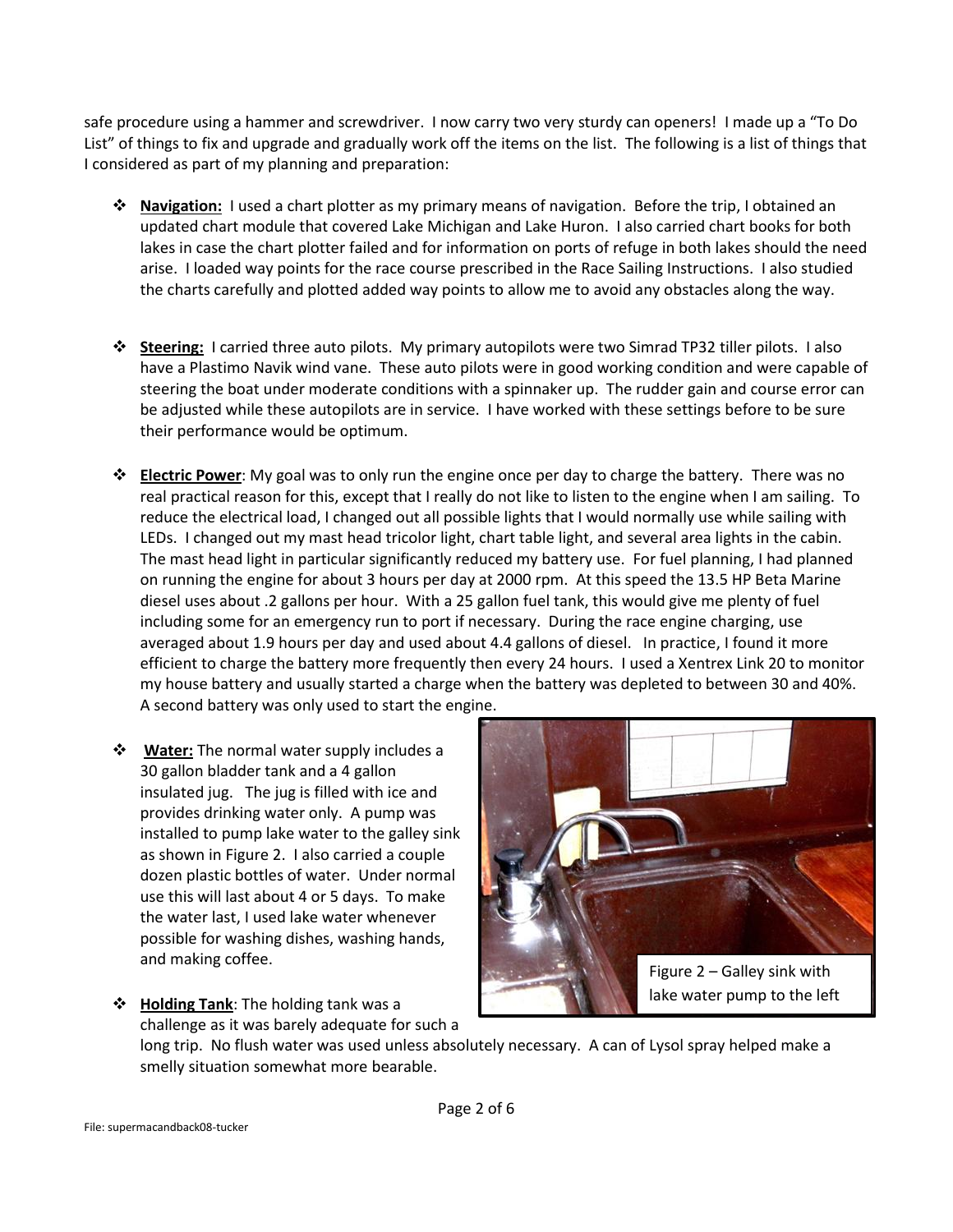- **Food:** I carried food for 15 days. I admit I am not much of a cook and mostly eat canned food. I carried a moderate amount of rough weather or "I'm too busy to fool with cooking food". This consisted of granola bars, apples, bananas, and cup of soup packets that could be easily be made even in rough weather. Cold stuff such as salad material, milk, juice, and cheese were kept in a heavily insulated, permanently installed ice box and a small ice box on the floor of the cabin. After a couple of days, everything was consolidated in the permanently installed ice box. The ice would be gone after 4 to 6 days depending on the temperature and on how often I went into the ice box. This required that I eat up all the food requiring refrigeration before the ice was gone. After that, all the food was warm. I kept some drinks and juice in a locker under one of the cabin seats to keep it cool, actually less warm.
- **Communications and Safety**: Of course the full list of safety equipment required by the Sailing Instructions was carried. In addition, a 406 Mhz. personal EPRIB was carried. This is not required but is a good safety precaution. I also carried an Iridium satellite phone. The Iridium system is an excellent communications tool that can be used any were in the world. I called in every evening at 2300 to my wife. The GLSS race instructions require a VHF radio call in and position exchange between boats every six hours. This worked well during the Solo Mac part of the race on the way to Mackinac Island, however after passing Mackinac Island and getting past Grays Reef in Lake Michigan the other boats in the race were generally out of range. For this race, the iBoat tracking system was used. This required each boat to carry a transponder securely attached to the deck and allowed people at home to track the boats progress on the internet.

#### **First Leg – Port Huron to Mackinac Island – The Solo Mac**

It has been said that a picture is worth a thousand words. Figure 4 provided a picture of the chart plotter track GL3 made for the race. The mostly red course, it turns black in the lower part of Lake Michigan, is the outbound course from Port Huron to Chicago. The black course is the return course back from Chicago to Port Huron.

The start of the Solo Mac saw 23 boats start with 7 in my class, the Ontario Division. We had nice wind across Lake Huron to Goderich and half way up the lake. The wind then moved around on the nose and so we had to tack the rest of the way up the lake. I passed the Solo Mac finish line adjacent to Mackinac Island after 3 days 3

hours and 21 minutes. I realized that this was just the first quarter of the Super Mac and Back so took it a bit easier than I might otherwise have done. After I passed Mackinac Island, I did not expect to get any sleep until I had passed under the Mackinac Bridge, turned at Grays Reef, and had gotten some distance into the Manitou Islands and out of the freighter lane that runs between these islands and the eastern shore of Lake Michigan. Even so, I placed 3<sup>rd</sup> in my Division for the Solo Mac.

#### **Second Leg – Mackinac Island to Chicago**

After passing Mackinac Island, it was neat to see several of the boats that had started from the



Page 3 of 6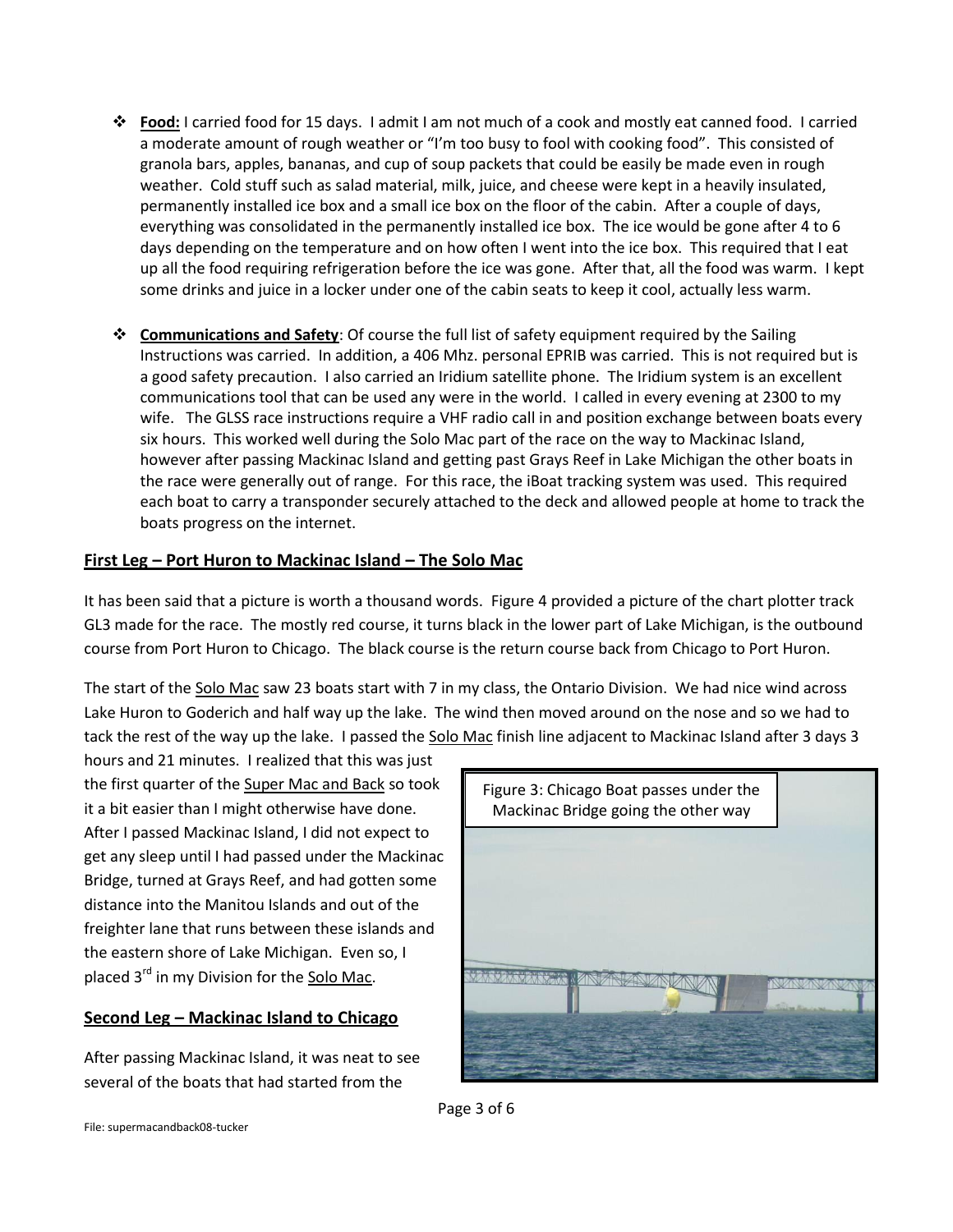

Chicago side as I passed under the Mackinac Bridge and rounded Grays Reef.

At this point, I had thought that there would be a total of five boats continuing on to do the Super Mac and Back. In talking to other skippers as I entered the Manitou Island area it was learned that only one other boat was continuing on and that was YUK FU 2 sailed by Walt Norris. The other boats had been lured by the party on the Island or the skippers had just run out of steam doing the Mac Solo. It may be possible to use the white knuckle approach and stay awake for all or most of the Solo Mac, though this is certainly not advised but it just won't work for the Super Mac and Back. After passing Mackinac Island, my attitude changed. I now felt that I was on more of a cruise than a race. This was reinforced when I learned that the other boats that I saw as my primary competition had dropped out of the race. I relaxed to enjoy the sail.

Walt sails a fast boat very well and I usually only see him for a short time at the start of the race. I had hoped to see or talk to him in YUK FU 2 as I headed south on Lake Michigan and he headed north on the return trip. I tried to contact him several times using VHF radio but with no success.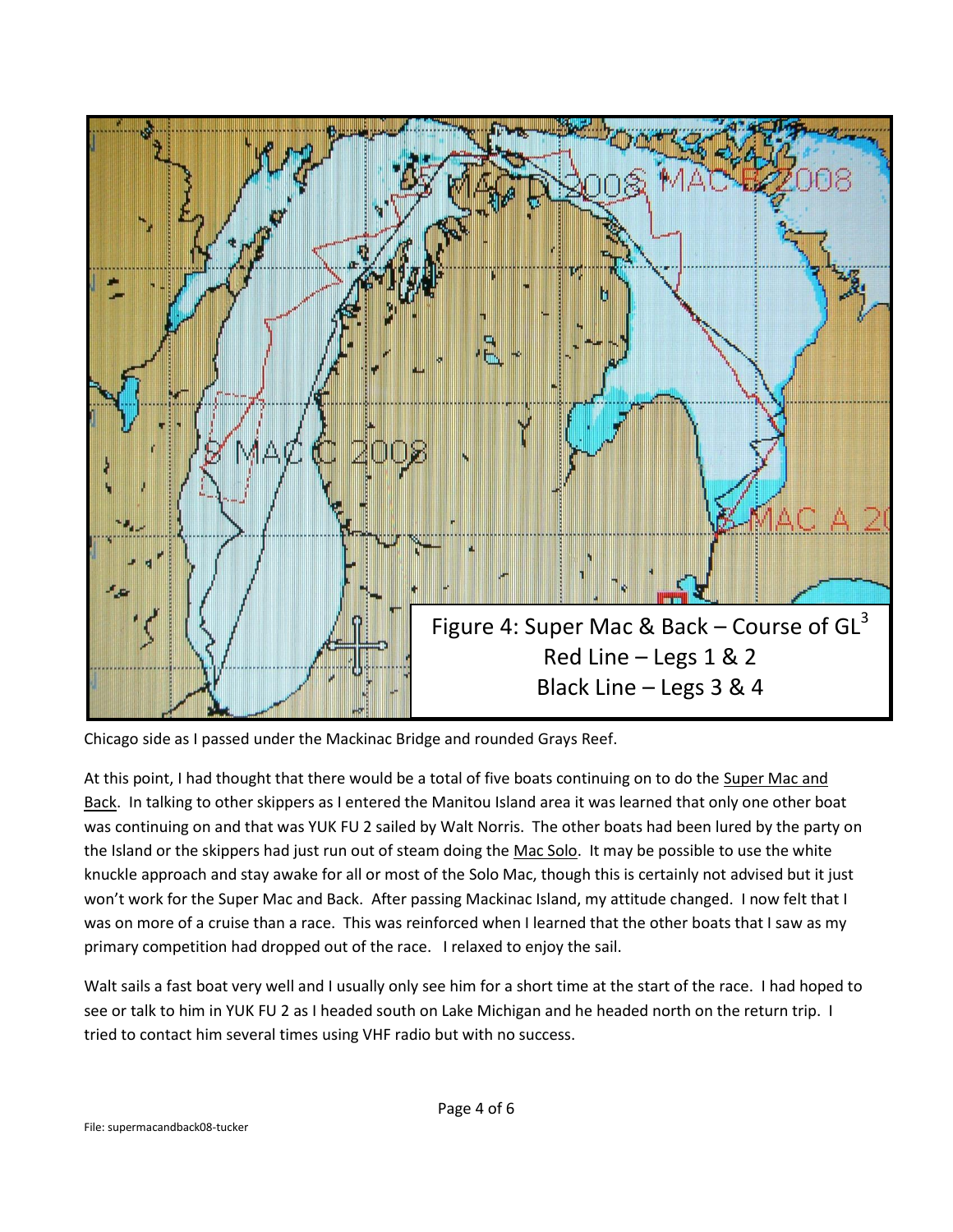The wind was on the nose for almost all of this leg. I dodged in and out of the Manitou Islands in the northern part of the lake. It seemed that when I tried to anticipate the wind movement based on weather forecasts the wind did just the opposite to frustrate my planning efforts. The approach to Chicago was at night, the sky was almost clear and the city of Chicago was a beautiful sight with all its lights. At 0412 in the morning, I rounded the mark for Chicago which is a concrete and brick water intake structure just outside the harbor entrance. After 3 days 15 hours and 2 minutes, this mark which represented the half-way point of the race. I had covered the first 517 miles of the race, as the crow flies, but certainly not as I had sailed.

#### **Leg 3 – Chicago to Mackinac Island**

As I headed north and put the beautiful lights of Chicago behind me, I put up my spinnaker. The spinnaker would stay up for much of the trip north on Lake Michigan. It was a real sleigh ride, especially when compared with the first two legs of the race.

I did have a passenger for part of this leg. A pigeon landed on deck and stayed there for several hours. I tried to give him some bread and crackers, but he wasn't interested, and eventually flew away.

For a while, I thought I would get out



of Lake Michigan without having to tack but that was not to be and in order to get into the Manitou Passage it was necessary to make one small tack just before the entrance. From Chicago back to Mackinac Island, the trip had taken 2 days 11 hours and 41 minutes. It had been the most pleasant and fastest sail of the race so far.

## **Leg 4 – Mackinac Island to Port Huron – The Final Leg**

The trip south in Lake Huron started as a fast sail.

In the northern part of the lake, I heard two boats ANTARES and KISMET talking to each other on their VHF radios. They were the two remaining boats doing the Super Mac and Back from the Chicago side. They had rounded the mark at Port Huron and were now on their way north toward home in Chicago. I was briefly able to exchange greetings with both of them as was passed in opposite directions. For me, this exchange was one of the high points of the race.

The trip south was fairly fast until I rounded the mark at Goderich. From there to Port Huron, it was a rough slog into the wind, with fairly rough seas and a bit of rain and fog thrown in. I finished this leg in a fairly fast time of 2